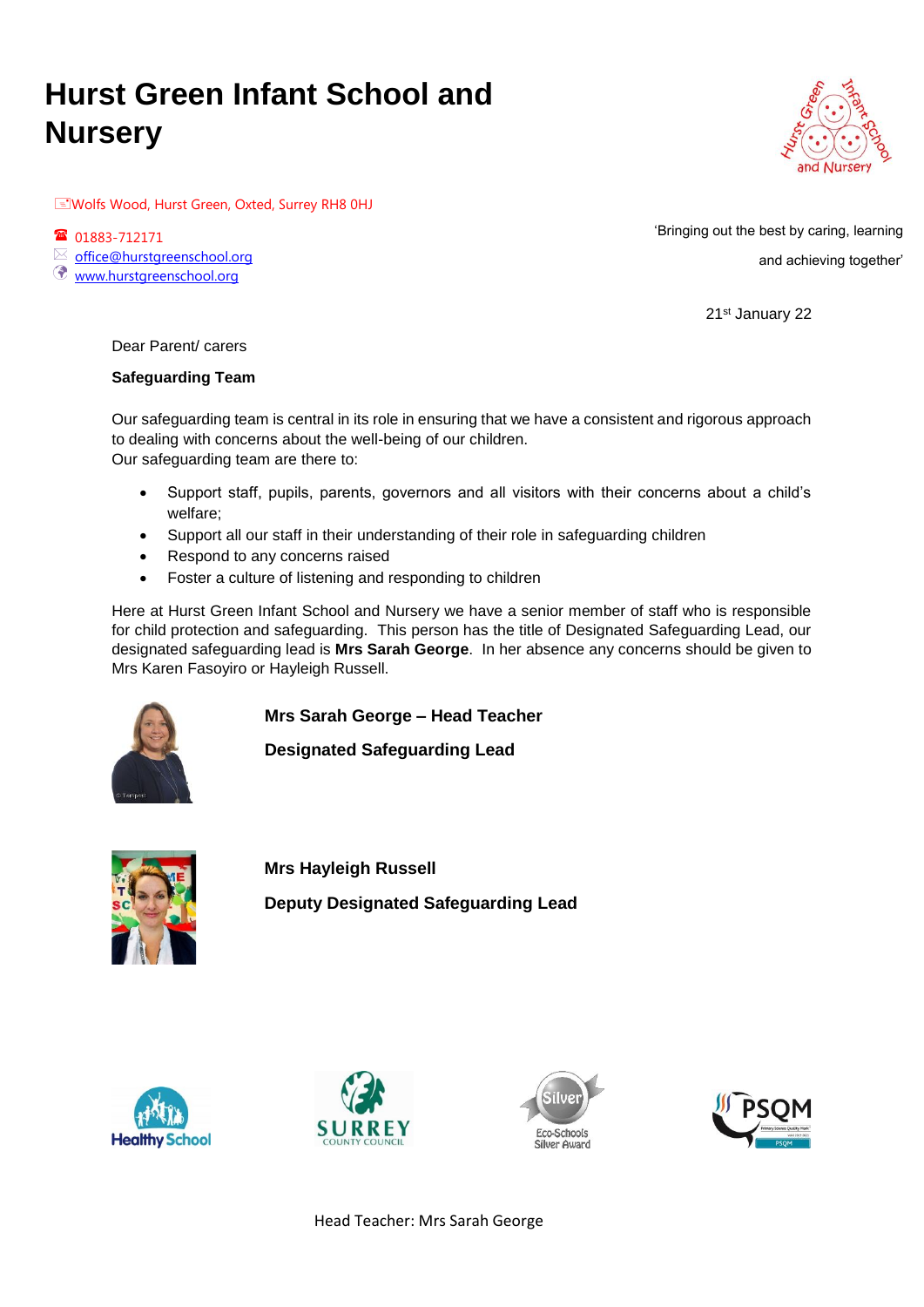# **Safeguarding Policy**

Our Safeguarding Policy sets out the process for dealing with any child protection concerns you may have. If you would like to read this policy you will find it under 'Policies' on our website. We can however provide you with a paper copy, please ask at the school office. This policy also sets out the process for reporting allegations about members of staff, including volunteers. All adults in school, including volunteers, must have regular training to ensure that they are aware of the signs of abuse and know what do to about their concerns. They have a duty to report these to the Designated Safeguarding Lead. All staff and volunteers in school have also undertaken a Disclosure and Barring Service check before working with children in any capacity.

All of our Designated Safeguarding Leads have received the highest standard of training and we ensure that this training is updated yearly.

### **Your role as a parent**

As a parent you are the most important people to keep your children safe. You should always

- Feel confident to raise concerns about your child.
- Talk to school if you need help or support.
- Read the school policies about safety issues
- Let the school know if your child has a medical condition
- Let the school know if you have any court orders relating to the safety of your child
- Let the school know if there is a change in your circumstances such as a house move, a new contact number, a change of name, a change of parental responsibility
- Let the school know if your child is going to be absent and the reasons why

### **Our role at school**

**Attendance—**your child's attendance is monitored daily and significant absences are always followed up by the attendance officer. The school has an attendance policy that you should read and understand. This can be found on our website or we can provide you with a paper copy.

**Behaviour** —Hurst Green Infant School and Nursery has clear behaviour rules for the whole school community that must be followed to keep everyone safe and happy. We understand that children do sometimes fall out and this will be dealt with by an adult who will listen the children involved and help the resolve the situation.

**Bullying** - The school takes all cases of bullying very seriously and will work with children and families to try and resolve any problems. The school has an anti-bullying policy that you should read and understand.

**Health and Safety -** Everyone at Hurst Green Infant School and Nursery has a responsibility to keep adults and children work in a safe environment. The school has a clear health and safety policy which everyone must follow. The school have fully trained first aiders to deal with any accidents in school.

**E-safety** - The school recognises that technology plays and important role in the education of your children and is committed to safeguarding children in the virtual world. To support parents, the school has e-safety information to help keep your children safe both in school and at home.









Head Teacher: Mrs Sarah George